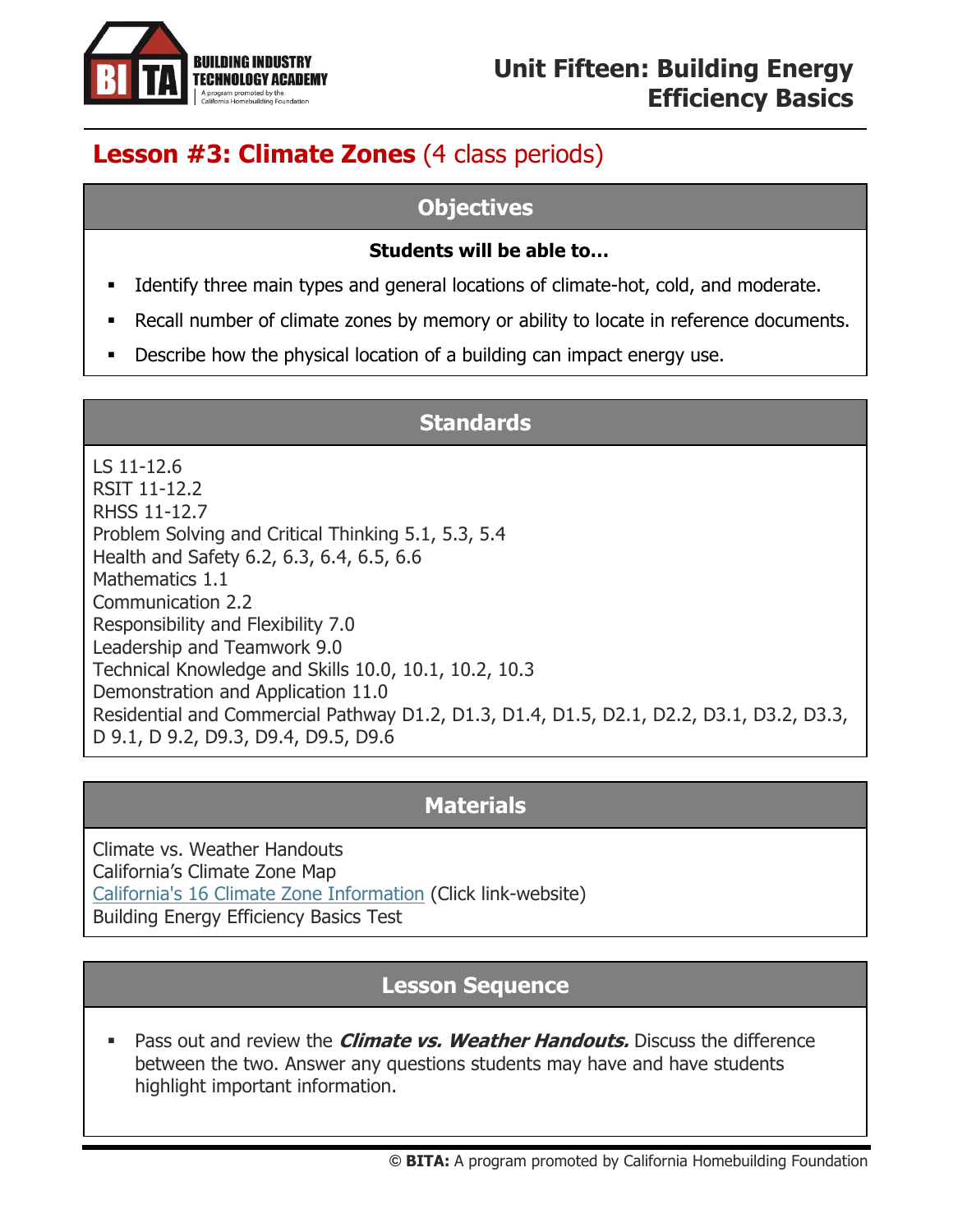- **EXEDE EXECTS IDE ATTE:** Discuss the difference between hot, cold, and moderate/mild climate characteristics.
- **Discuss the climate impact on building features:** 
	- **Envelope- Opaque Surfaces** 
		- Attics, Walls, Floors
			- $\circ$  How does the insulation level of an attic or wall impact heat transfer? Why do the insulation requirements change depending on climate zone?
	- **Envelope-Fenestration** 
		- Broad overview of the concept of solar heat gain
			- $\circ$  Coastal regions may want more solar heat gain to lower heating expenses
			- o Hot Central Valley regions will want a lower solar heat gain to reduce cooling expenses
		- Not a major focus, but should be briefly mentioned
			- $\circ$  Window heat resistance will always be less than wall assembly, more glass in a wall means less efficient wall overall
	- Mechanical- HVAC
		- Very broad 1-2-minute discussion, focus is not on mechanical system but should be mentioned as part of the building as a whole
		- Mention that some areas do/don't use air conditioning, or rarely need heating due to location and weather
- Pass out and review the **California's Climate Zone Map.**
- Have students access California's 16 Climate Zones online. [Link](%09https:/uc39ee6fd28984e8f17e0358f8e1.previews.dropboxusercontent.com/p/pdf/AAfO-zij-DzZNyUBqwgwFf3HRLOprnN27XsfCgI9mOHSkINX9xc6BZ1vuf_-elH-1G4IFR0Xf11WmF4HAz6641igvf1Olcw9KUFlvVexTHJ5g_XOYsLOw6y9-UShyqXDa-XMFoOM_cfRyduD04yi7zsaW0gKTjDo0DqMtjAsz6Im3kUCtns8ZAnTFaowVuY9I-1yZ11nGnJ4oQ1Er8wd6ZIPXlM62cbaM6ZR-VFLrQW04vJE4iBs0IneQRy7y9ncaKWFoGmw7BgmwdrZlQu1wmxJNCRLx4tLYES_Yu-bICYXYazN_esEM6b1mXwTlTky5h9zoRrksIBm5GpIzcFcTiUF5hVsmekQWFEr8mixe6EwID3EEtBv2G6SESwb1J3k2KsJCg0AJ0xk9QLh4R4gcKhL02HhFkIw6Lbi4vF44yJZhR8iUqBUqNebCZESmcwkXagM7-tWY6MUUx29WATOTom-3K_kGMzsEySXGwQREZQ5qMSbTnyWoDlbAAlOKiwx87jB3zRIUP3sNvzJfg2tjWjN-yVyKZCmvcSwY2rcoFt2gajTwV2iRryWMMn5l1uQrxWpcSgexShcfMtZCL1y8bsZXI48tFWXweupP60PpS-hqrBAoydu4dPNIuNaCmH6ssvDT0QmoiMVPAjk3ds5rkQd3_8dgCgnvN_N3l7bvq9GvHenBBeieW8my0raR9LYD6sGTZq1t0_UnuLK-qSHl9zEwFfy5-FQ1TEWVP1_CBZhmA/p.pdf)
- **EXECT** Have students research the climate zone of their school as a class. Find the climate zone number. Describe as hot/cold/mild, locate on prescriptive table, discuss what type of energy code requirements apply related to the envelope.
- **■** Have students identify three additional climate zones and identify the climate zone number. Describe as hot/cold/mild, locate on prescriptive table, discuss what type of energy code requirements apply related to the envelope.
- **EXECT** Review unit concepts as a class. Answer any questions students may have. Then pass out **Building Energy Efficiency Basics Test.**

#### **Assessment**

Informal observation throughout lesson Check for understanding through questioning Building Energy Efficiency Basics Test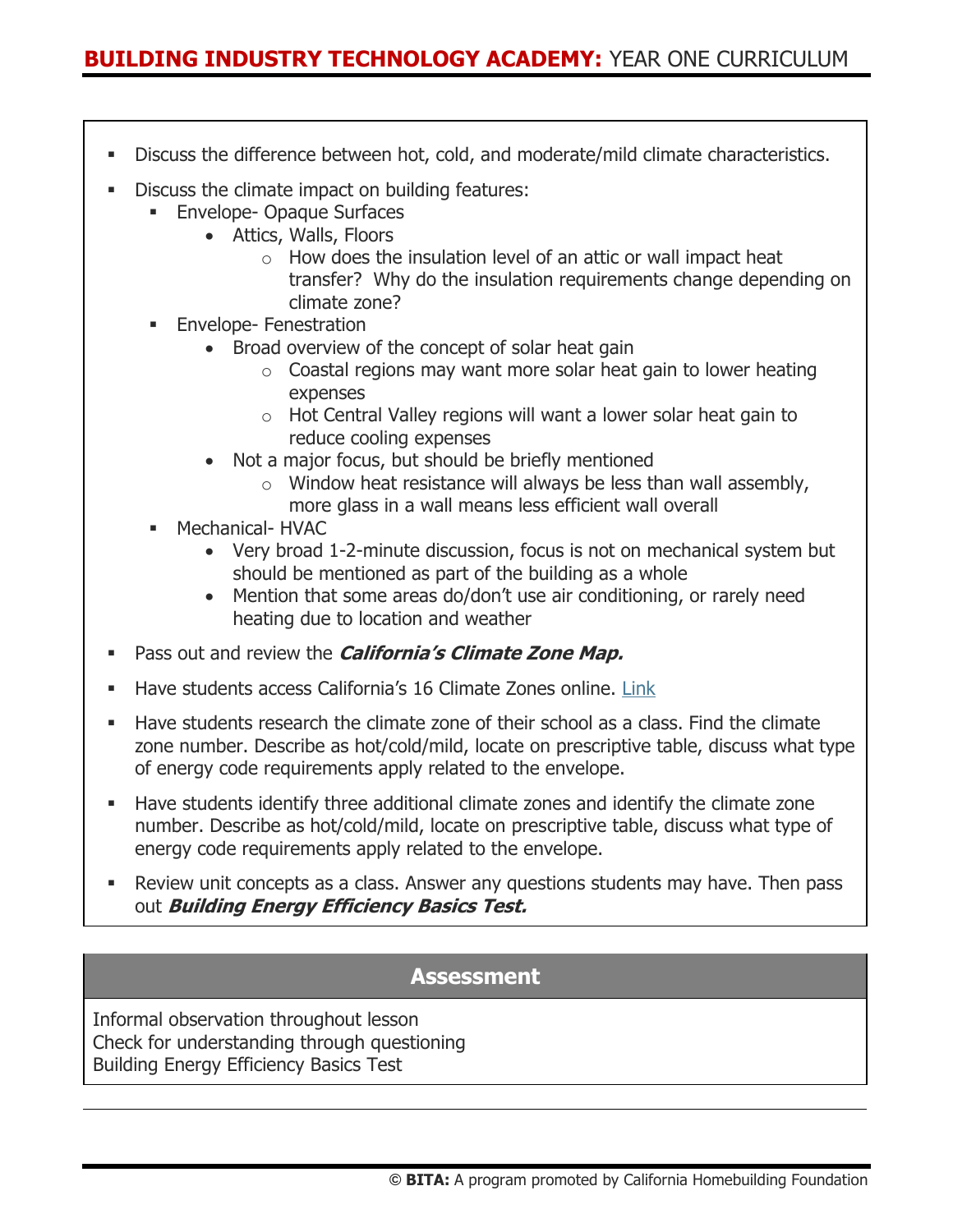# **Accommodations/Modifications**

One on One Support Peer Support Highlight Important Information Prior To Lesson Additional Time on Test As Needed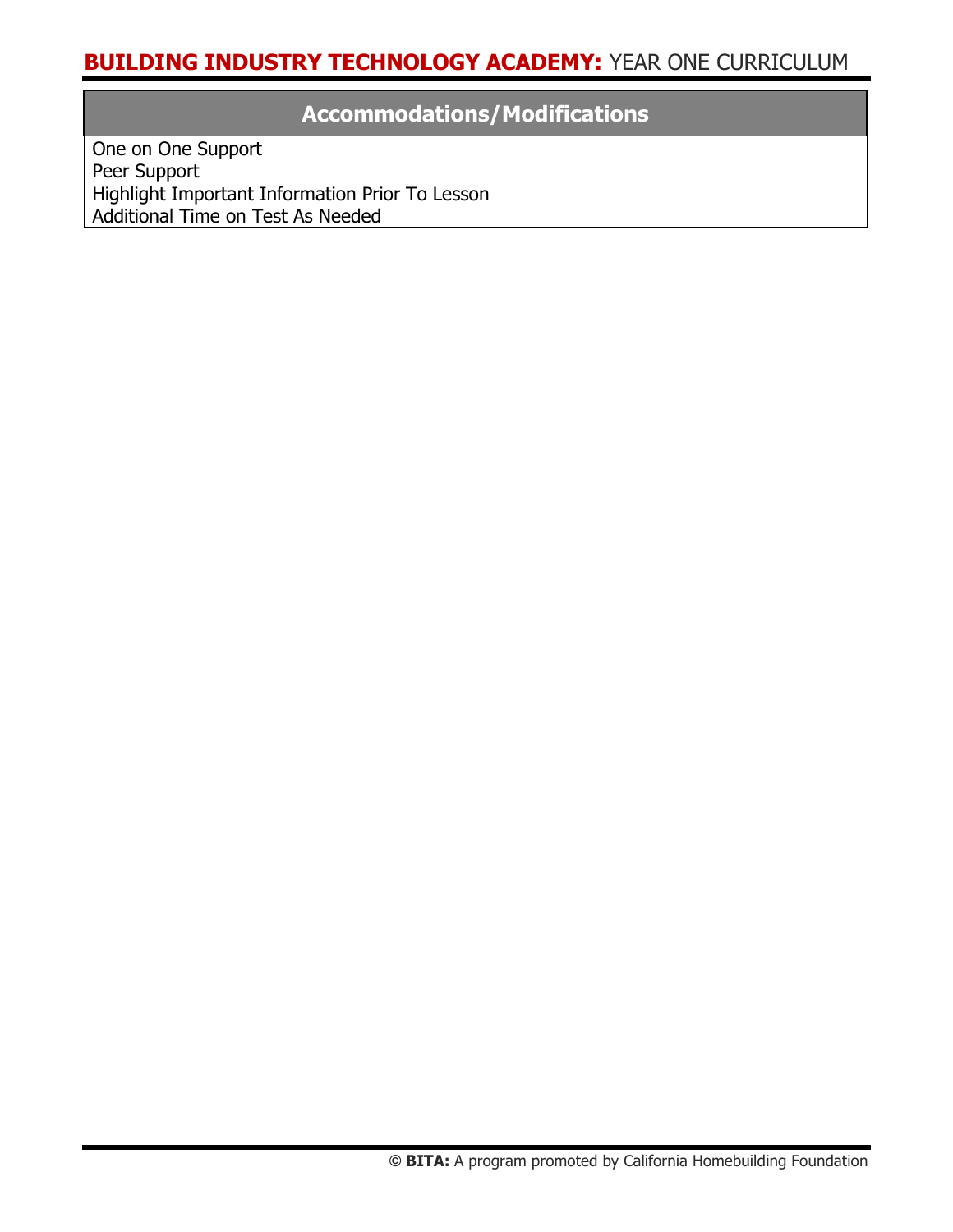## **Building Energy Efficiency Basics Test**

- 1. How many Climate Zones are in California?
	- a. 2
	- b. 8
	- c. 12
	- d. 16
- 2. Which of the following would save energy in a mild climate, such as Climate Zone 5 near San Luis Obispo?
	- a. Higher building leakage
	- b. Exterior shade screens
	- c. More wall insulation
	- d. Low Solar Heat Gain Coefficient Windows
- 3. Which would you expect to use more energy?
	- a. A 20-watt light bulb left on for 8 hours
	- b. A 50-watt light bulb left on for 90 minutes
	- c. A 1500-watt hair dryer left on for 5 minutes
	- d. None of the above
- 4. Which of the following describes the second law of thermodynamics?
	- a. Heat rises
	- b. Heat flows from cold to hot
	- c. Heat flows from hot to cold
	- d. Energy can neither be created nor destroyed.
- 5. What method of heat transfer is the transfer of heat between substances that are in direct contact with each other?
	- a. Conduction
	- b. Convection
	- c. Radiation
- 6. What method of heat transfer is the transfer of heat by means of electromagnetic waves?
	- a. Conduction
	- b. Convection
	- c. Radiation
- 7. What method of heat transfer is responsible for causing heat to rise and cooler air to sink?
	- a. Conduction
	- b. Convection
	- c. Radiation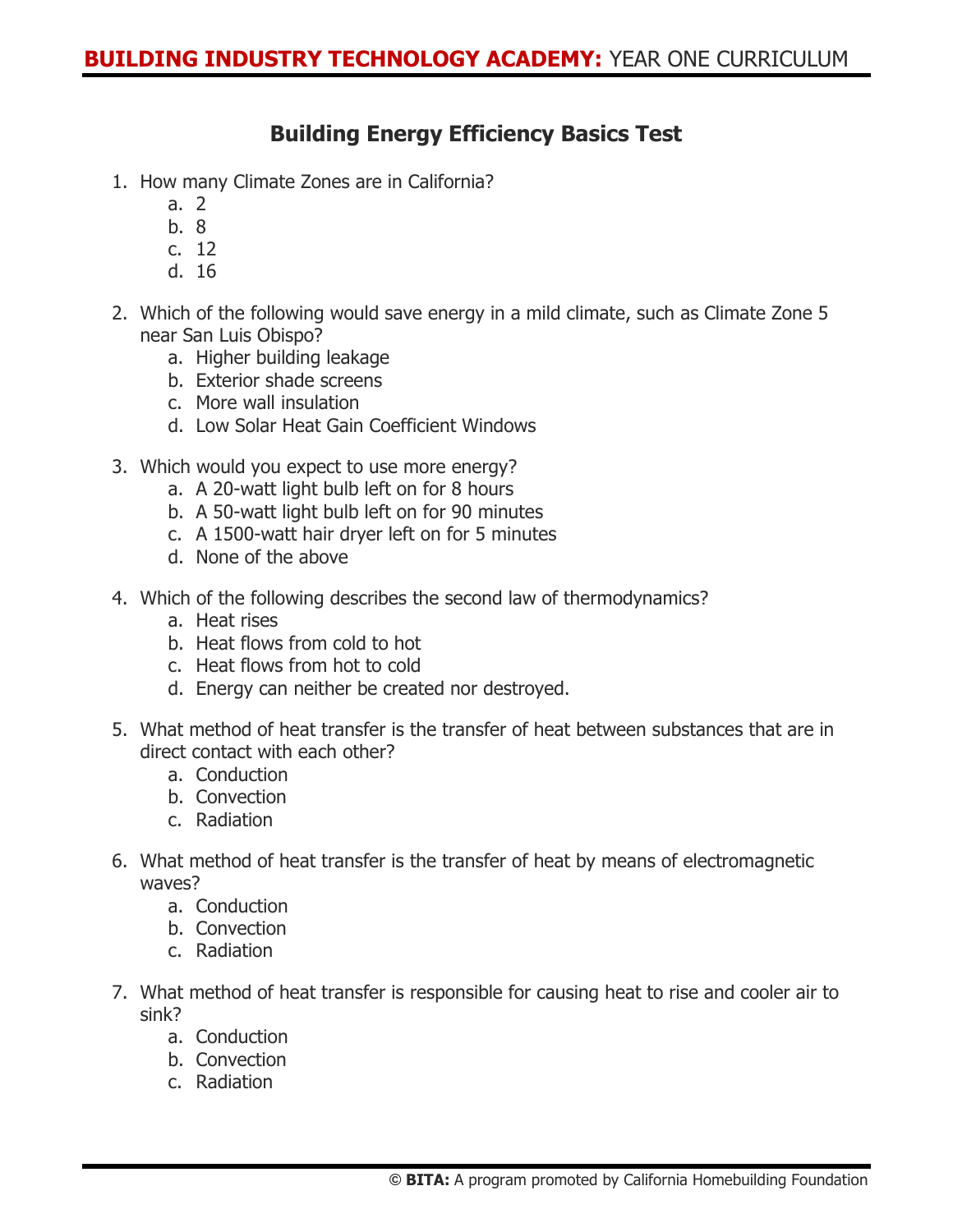- 8. Which of the following is not a form of air infiltration?
	- a. Wind Effect
	- b. Stack Effect
	- c. Mechanical Effect
	- d. Thermal Effect
- 9. \_\_\_\_\_\_\_\_\_\_\_\_\_\_\_\_\_\_ energy is stored energy; \_\_\_\_\_\_\_\_\_\_\_\_\_\_ energy is transitional (or moving) energy.

Insert the correct term: Kinetic, Potential

- 10.If electricity costs \$0.13 per kWh, how much money would it cost to operate a 20w light bulb for 8 hours per day for an entire year?
	- a. \$0.75
	- b. \$7.59
	- c. \$75.90
	- d. \$759
- 11. Reducing \_\_\_\_\_\_\_\_\_\_\_\_\_\_\_\_\_\_\_through a building's envelope can increase indoor comfort and energy savings.
	- a. Insulation R-value
	- b. Air space
	- c. Heat transfer
	- d. None of the above
- 12. The the R-value, the better the resistance to heat transfer. The the U-factor, the slower the rate of heat transfer.

Insert the correct term: lower, higher

- 13.In a very hot climate zone, such as Climate Zone 15 (Palm Springs), which of the following would NOT be energy efficient:
	- a. High insulation levels in walls and attics
	- b. Low U-factor and Low Solar Heat Gain Coefficient windows
	- c. External shading devices such as overhangs or permanent awnings
	- d. High U-factor and High Solar Heat Gain Coefficient windows
- 14.A BTU is equivalent to the amount of heat from one match?
	- a. True
	- b. False
- 15.Which of the following best describes Air Infiltration?
	- a. The unintentional or accidental introduction of outside air into a building.
	- b. The deliberate introduction of outside air into the building.
	- c. The movement of air through heating and cooling ducts.
	- d. The movement of air caused by hot and cool air.

16. How many Climate zones are in California?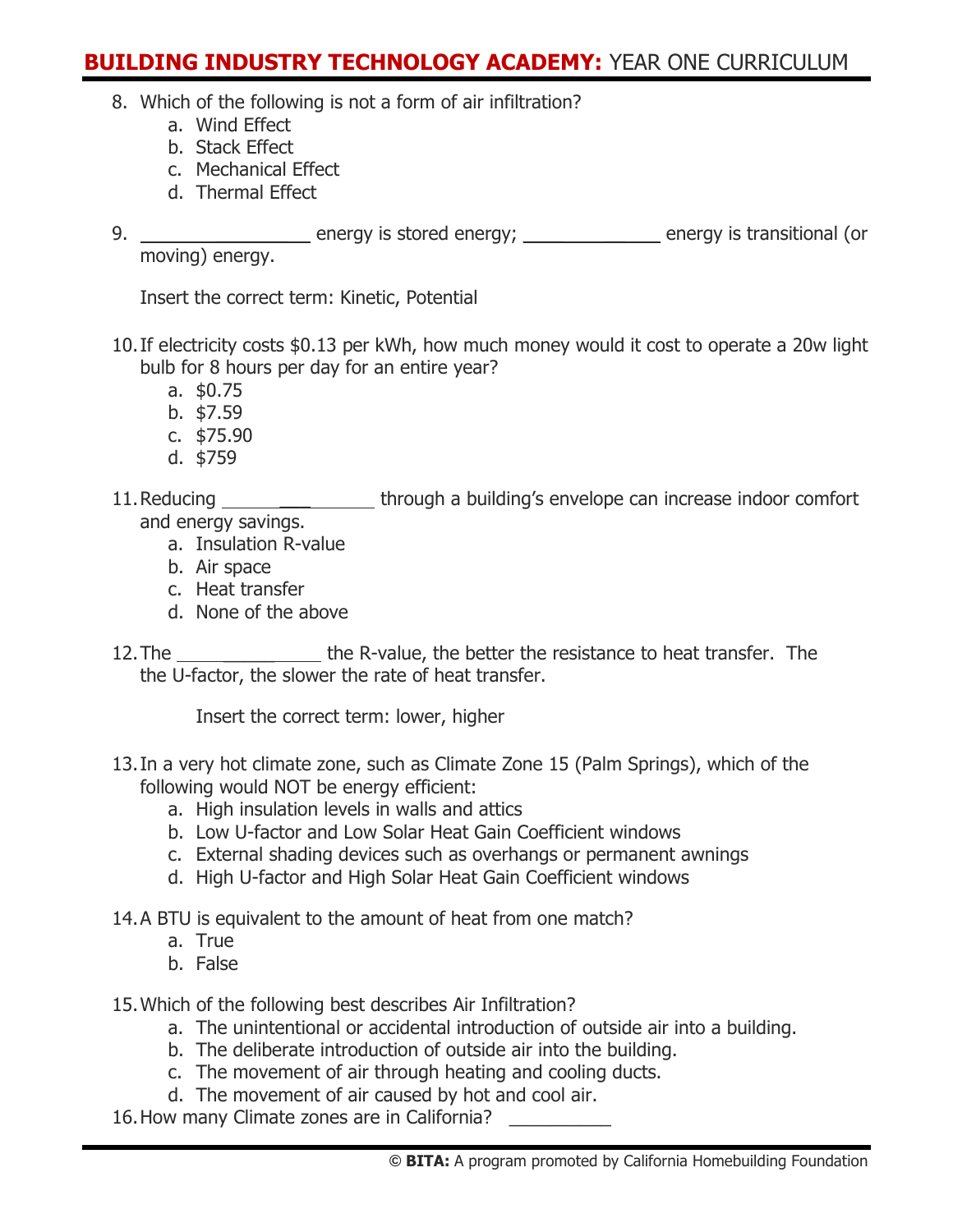- 17. Which of the following would save energy in a mild climate, such as climate Zone 5 near San Luis Obispo?
	- a. Higher building leakage
	- b. Exterior shade screens
	- c. More wall insulation
	- d. Lower solar heat gain coefficient windows

18.Which would you expect to use more energy?

- a. A 20-watt light bulb left on for 90 minutes
- b. A 50-watt light bulb left on for 90 minutes
- c. A 1500-watt hair dryer left on for 5 minutes
- 19.The second law of thermodynamics states that heat moves from \_\_\_\_\_\_ to \_\_\_\_\_\_\_.
- 20.The transfer of heat between substances that are in direct contact with each other is called \_\_\_\_\_\_\_\_\_\_\_\_\_\_\_\_\_\_\_\_\_\_\_\_\_.

21. **Example 21.** Superstanding is the transfer of heat by means of electromagnetic waves.

- 22.What method of heat transfer is responsible for causing heat to rise and cooler air to sink? \_\_\_\_\_\_\_\_\_\_\_\_\_\_\_\_\_\_\_\_
- 23.Which of the following is not a form of air infiltration?
	- a. Wind effect
	- b. Stack effect
	- c. Mechanical effect
	- d. Thermal effect
- 24.\_\_\_\_\_\_\_\_\_\_\_\_\_\_\_\_ energy is stored energy; \_\_\_\_\_\_\_\_\_\_\_\_\_\_\_ energy is transitional (or moving) energy.
- 25.If electricity costs \$0.13 per kWh, how much money would it cost to operate a 20w light bulb for 8 hours per day for an entire year?
- 26. Reducing \_\_\_\_\_\_\_\_\_\_\_\_\_\_\_ through a building's envelope can increase indoor comfort and energy savings.
- 27. The \_\_\_\_\_\_\_\_\_\_\_\_\_\_\_\_\_\_\_\_\_\_\_\_\_ the R-value, the better the resistance to heat transfer. The the U-factor, the slower the rate of heat transfer. Therefore, a R-value and **EXECUS** D-factor will be more energy efficient in a building assembly.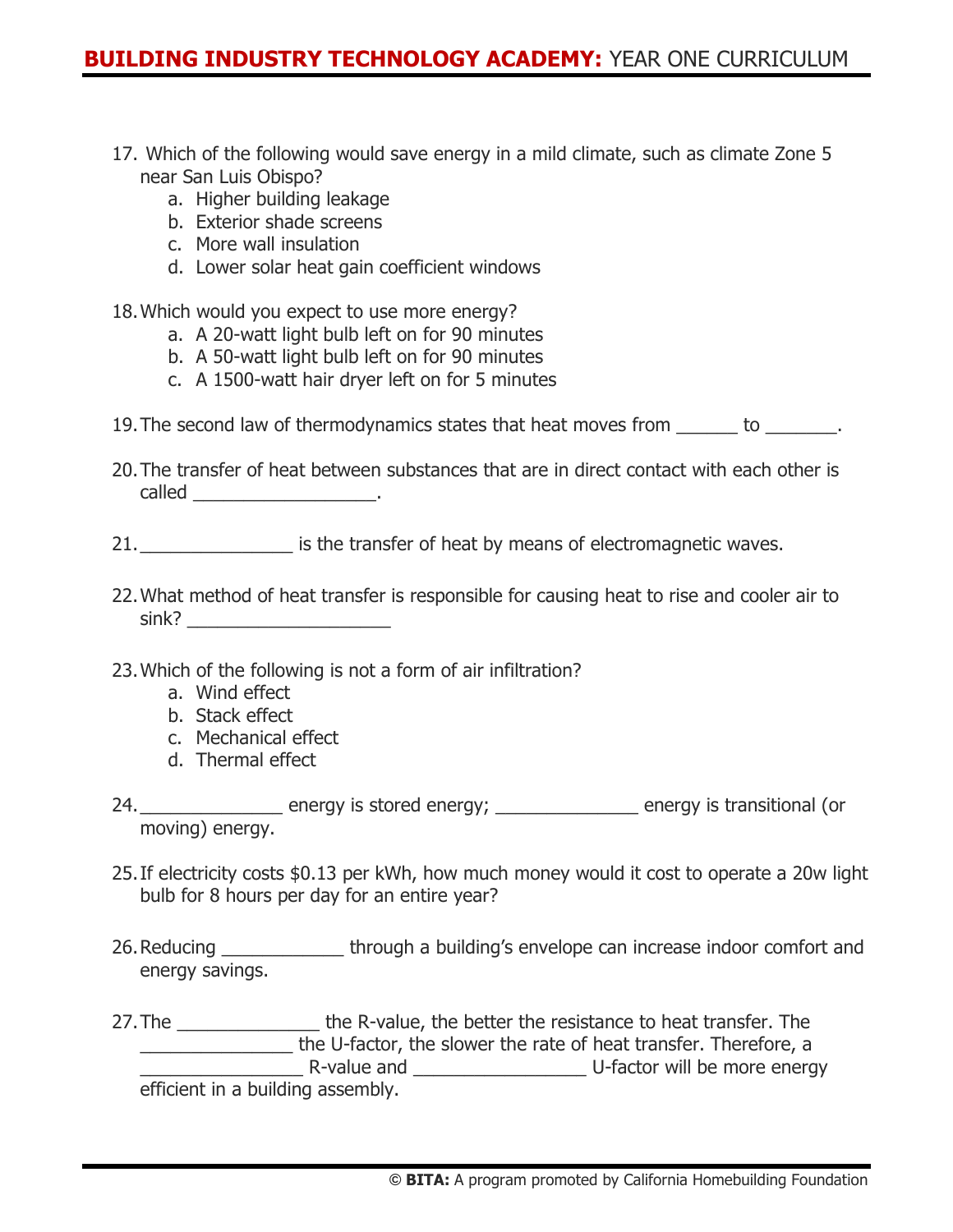- 28.In a very hot climate zone, such as Climate Zone 15 (Palm Springs), which of the following would NOT be energy efficient:
	- a. High insulation levels in walls and attics
	- b. Low U-factor and Low solar heat gain coefficient windows
	- c. External shading devices such as overhangs or permanent awnings
	- d. High U-factor and high solar heat gain coefficient windows
- 29.True or False: A BTU is equivalent to the amount of heat from one match?
- 30.Which of the following best describes air infiltration?
	- a. The unintentional or accidental introduction of outside air into a building
	- b. The deliberate introduction of outside air into the building
	- c. The movement of air through heating and cooling ducts
	- d. The movement of air caused by hot and cool air